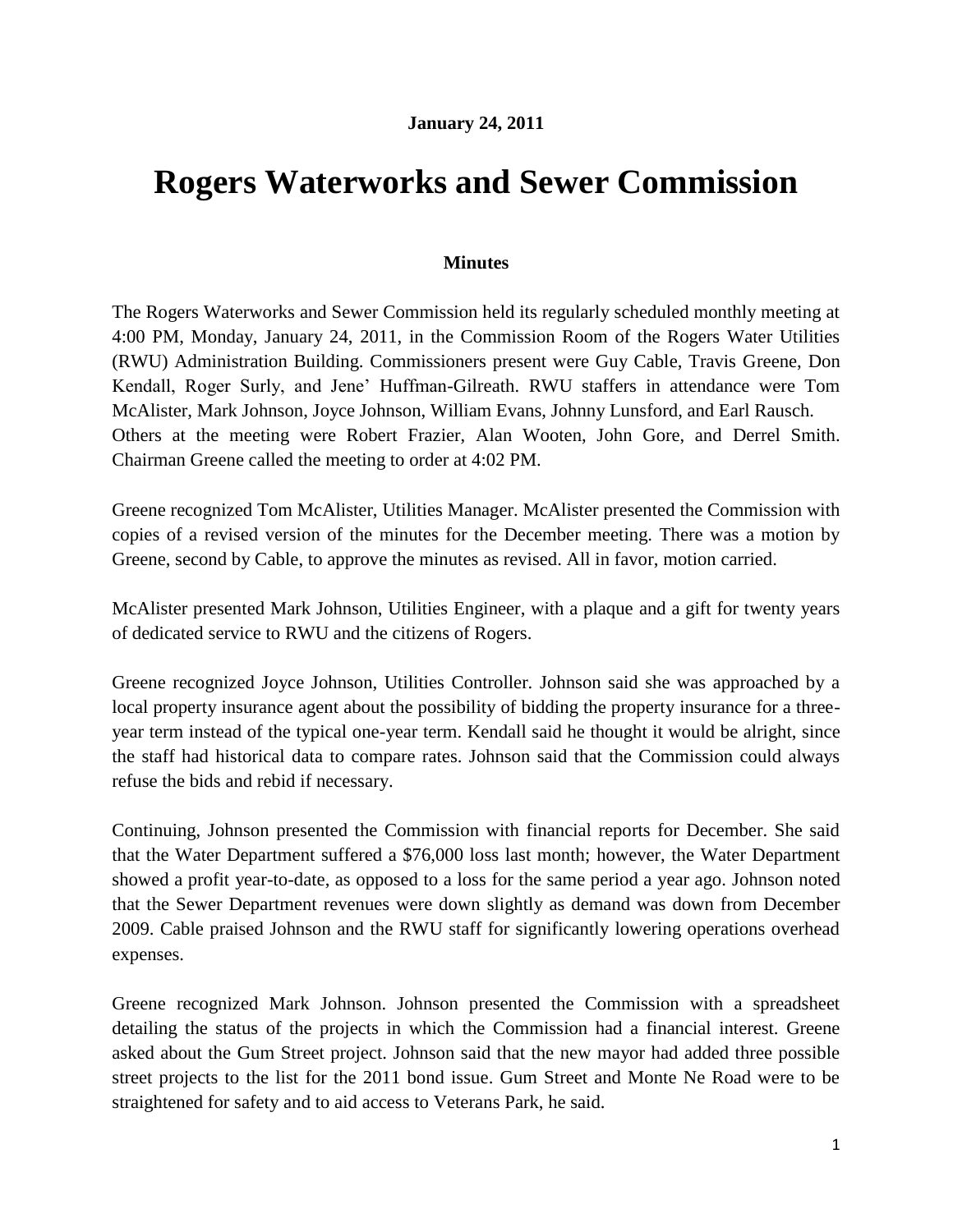Someone asked about the Eighth Street water tower project. Johnson said that the tower on N. 8th St. was hydraulically submerged, that is, water had to be pumped out of the tank daily to keep the water fresh. He said that the staff envisioned a 24-inch transmission main built on the east side of town to help raise the hydraulic profile downtown, reducing the need for the elevated tank and pump station. He said the tower's paint system made cleaning and repainting the tank very expensive.

Continuing, Johnson addressed the sludge dryer project. He said that the project was advertised to bid, and he had hoped to bring bids with a recommendation to the Commission today, but problems with potential contractors and the specified dryer Vendor, Therma-Flite, caused him to postpone the bids until February 14. He said the contractors were worried about Therma-Flite's insistence that the dryer be paid for in advance, creating financing problems for the contractors. Johnson said that Therma-Flite had also change the product configuration, causing design changes with the building,

Huffman-Gilreath asked Johnson if the staff desired to stick with Therma-Flite as the lone dryer vendor. Johnson said that the Therma-Flite unit was the best product for the intended use; however, other dryer companies would be allowed to bid if the project bids came in out of the money, or, the financing could not be worked out. He said that he was concerned about paying for an expensive piece of equipment in advance of delivery.

Greene recognized Tom McAlister. McAlister presented the Commission with copies of a long, technical review letter, with attachments, addressed to USEPA Region VI, from the Arkansas Department of Environmental Quality (ADEQ). He said the comments were from consultants paid by RWU, since the State had neither the resources nor the expertise to critique the EPA's selection of modeling software for the Total Maximum Daily Load study on the Illinois River and Lake Tenkiller in Oklahoma. McAlister said that he was pleased the ADEQ took the lead and desired that comments be routed through it to EPA.

McAlister said that he brought the matter to the Commission because the cost of hiring engineering consultants was high. He said that documents relating to the Illinois River TMDL had to be critiqued in order to lay the groundwork for possible litigation with EPA regarding the TMDL, which would be used to severely restrict discharge limits for total phosphorus (TP). McAlister emphasized that Rogers must protect its right to discharge some TP, and that even a couple of tenths of a part per million would mean the difference in millions of dollars to the sewer rate payers of Rogers.

Someone asked what the impact would be on the rate payers. McAlister said that, if Rogers was saddled with the same TP limit (0.1 mg/L) as Northwest Arkansas Conservation Authority, the